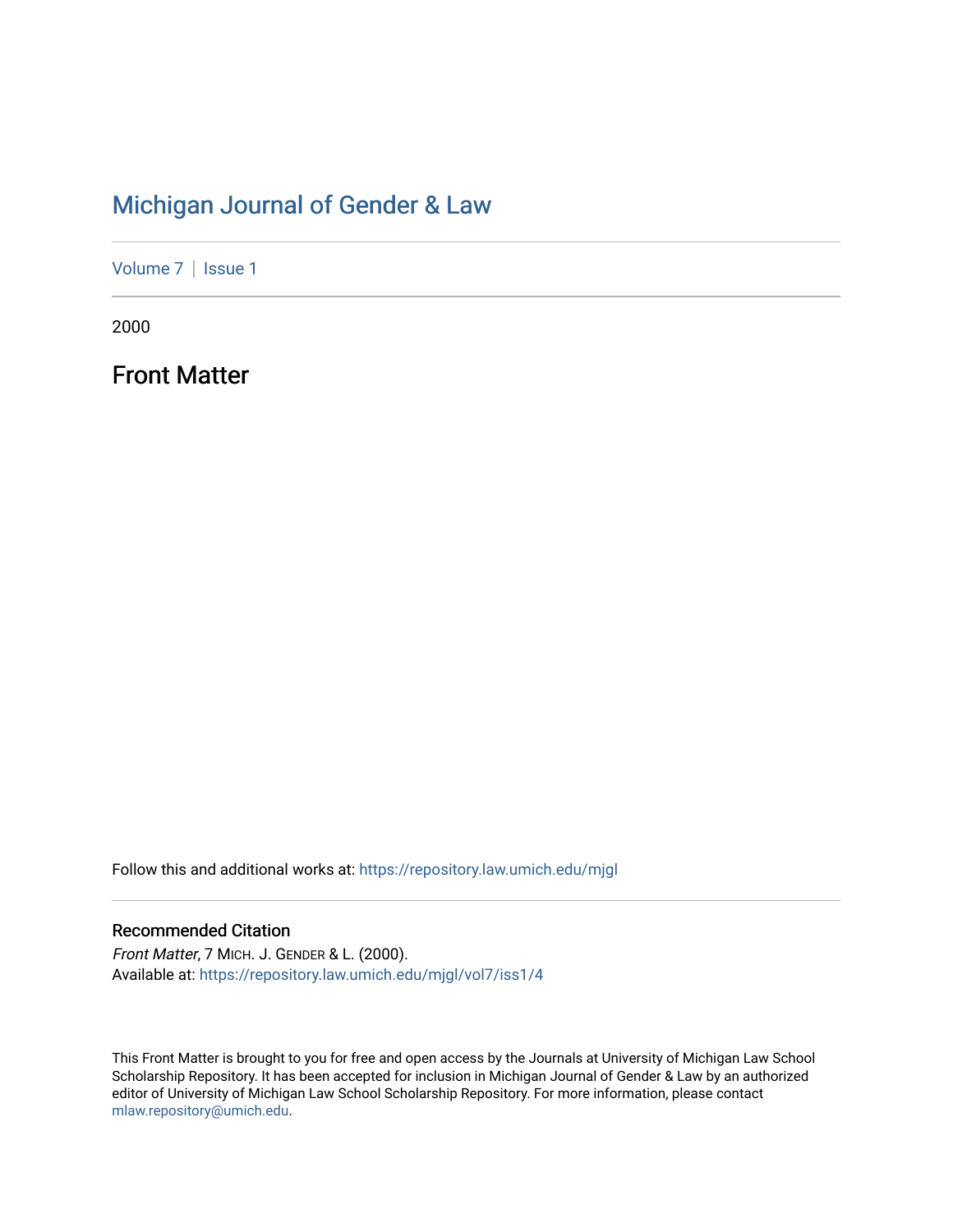# **MICHIGAN JOURNAL** OF **GENDER &** LAW

**VOLUME 7**

2000-2001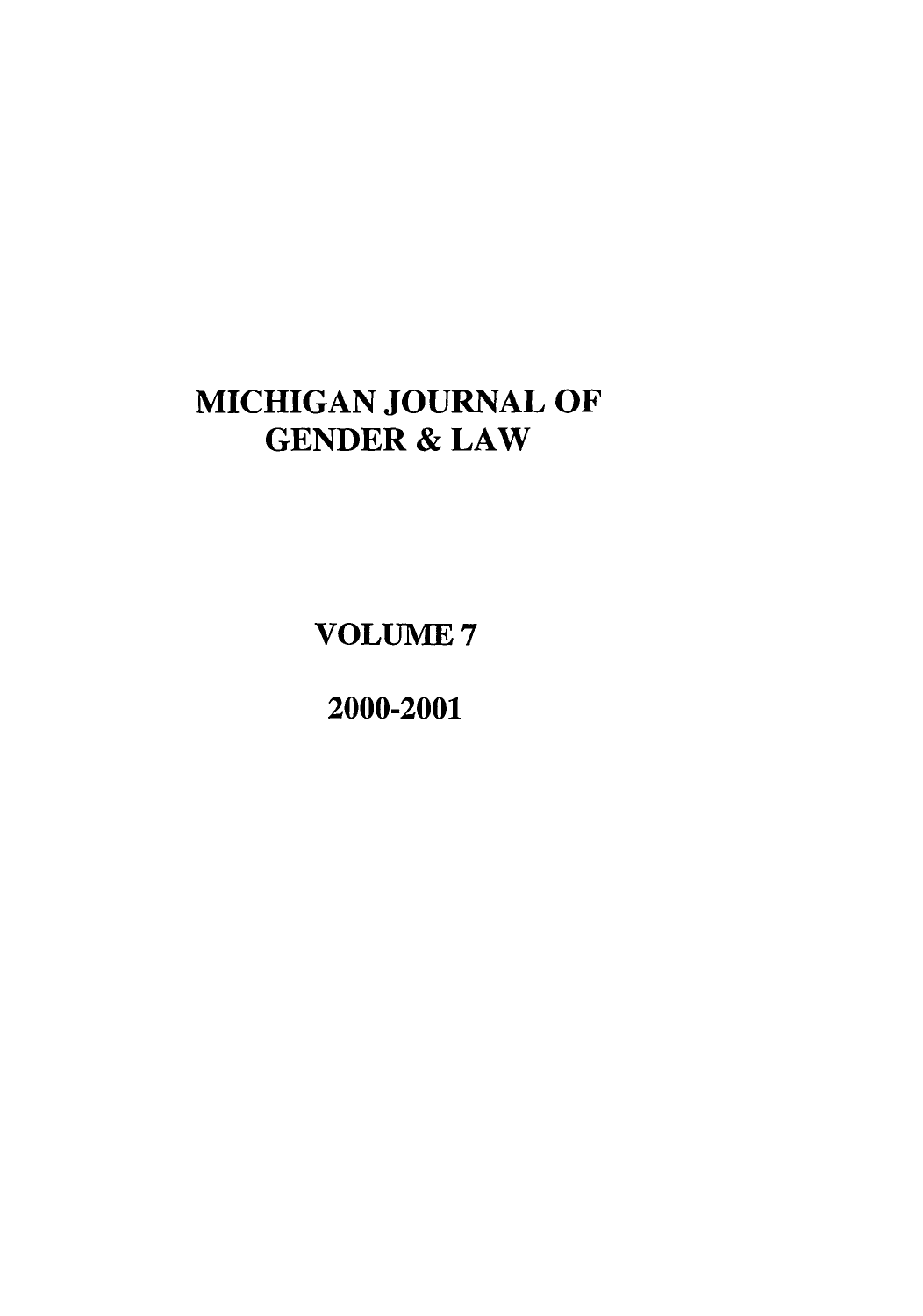$\sim 10^{-1}$  $\mathcal{L}(\mathcal{A})$  and  $\mathcal{L}(\mathcal{A})$  $\mathcal{L}(\mathcal{A})$  and  $\mathcal{L}(\mathcal{A})$  $\label{eq:2.1} \frac{1}{\sqrt{2}}\int_{\mathbb{R}^3}\frac{1}{\sqrt{2}}\left(\frac{1}{\sqrt{2}}\right)^2\frac{1}{\sqrt{2}}\left(\frac{1}{\sqrt{2}}\right)^2\frac{1}{\sqrt{2}}\left(\frac{1}{\sqrt{2}}\right)^2\frac{1}{\sqrt{2}}\left(\frac{1}{\sqrt{2}}\right)^2.$  $\label{eq:2.1} \frac{1}{\sqrt{2\pi}}\int_{\mathbb{R}^3}\frac{1}{\sqrt{2\pi}}\left(\frac{1}{\sqrt{2\pi}}\int_{\mathbb{R}^3}\frac{1}{\sqrt{2\pi}}\int_{\mathbb{R}^3}\frac{1}{\sqrt{2\pi}}\int_{\mathbb{R}^3}\frac{1}{\sqrt{2\pi}}\int_{\mathbb{R}^3}\frac{1}{\sqrt{2\pi}}\int_{\mathbb{R}^3}\frac{1}{\sqrt{2\pi}}\int_{\mathbb{R}^3}\frac{1}{\sqrt{2\pi}}\int_{\mathbb{R}^3}\frac{1}{\sqrt{2\pi}}\$  $\mathcal{L}(\mathcal{L}^{\text{max}}_{\mathcal{L}})$  and  $\mathcal{L}^{\text{max}}_{\mathcal{L}}$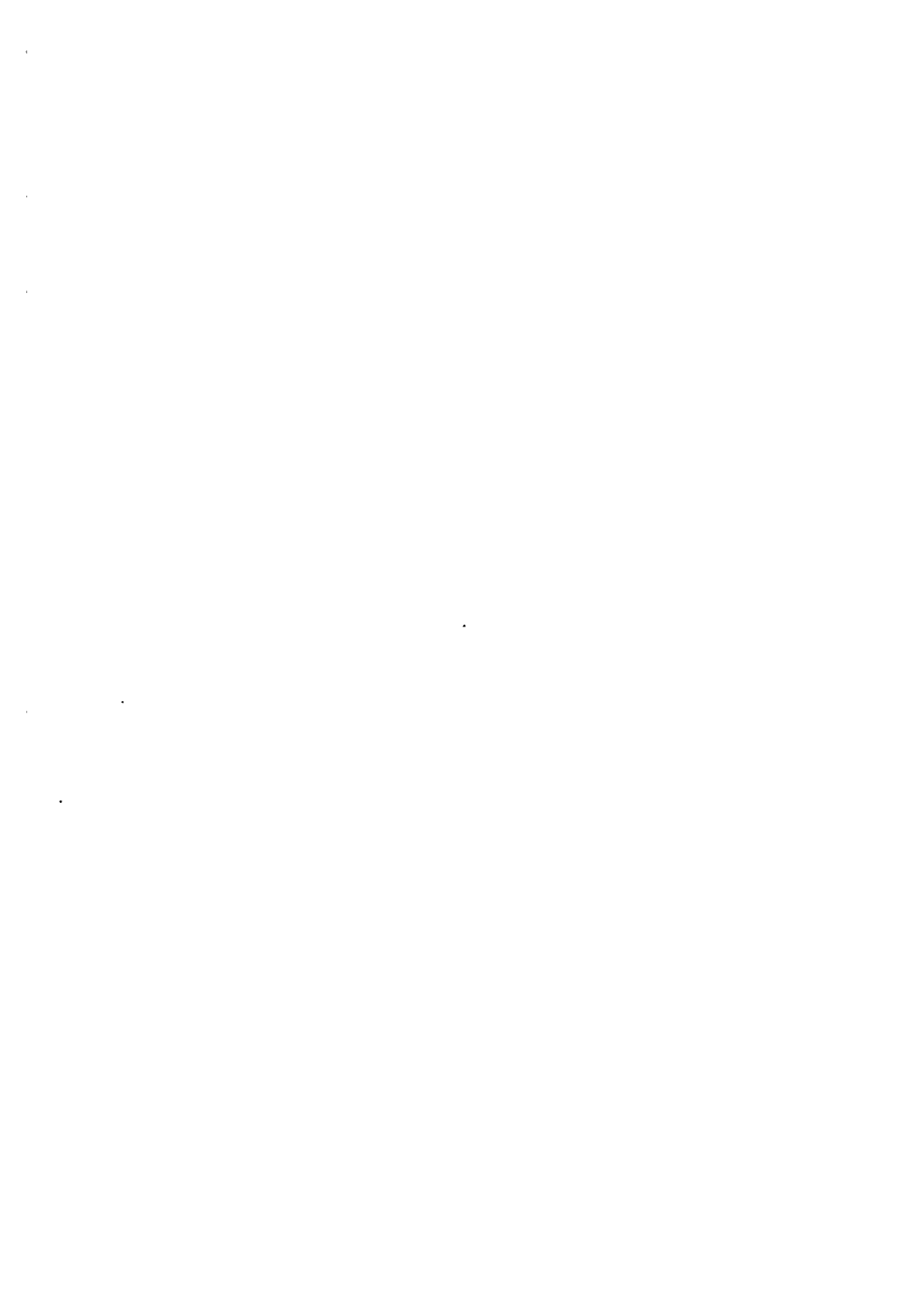### **CONTENTS**

### **ARTICLES**

An Emerging Ethical and Medical Dilemma: Should Physicians Perform Sex Assignment Surgery on Infants with Ambiguous Genitalia? *Hazel Glenn Beh Milton Diamond*

Minors As Medical Decision Makers: The Pretextual Reasoning of the Court In the Abortion Cases J. *Shoshanna Ehrlich* **65**

**NOTE**

A Matter of Principle and Consistency: Understanding the Battered Woman and Cultural Defenses *Sharan K Suri* 107

 $\mathbf{I}$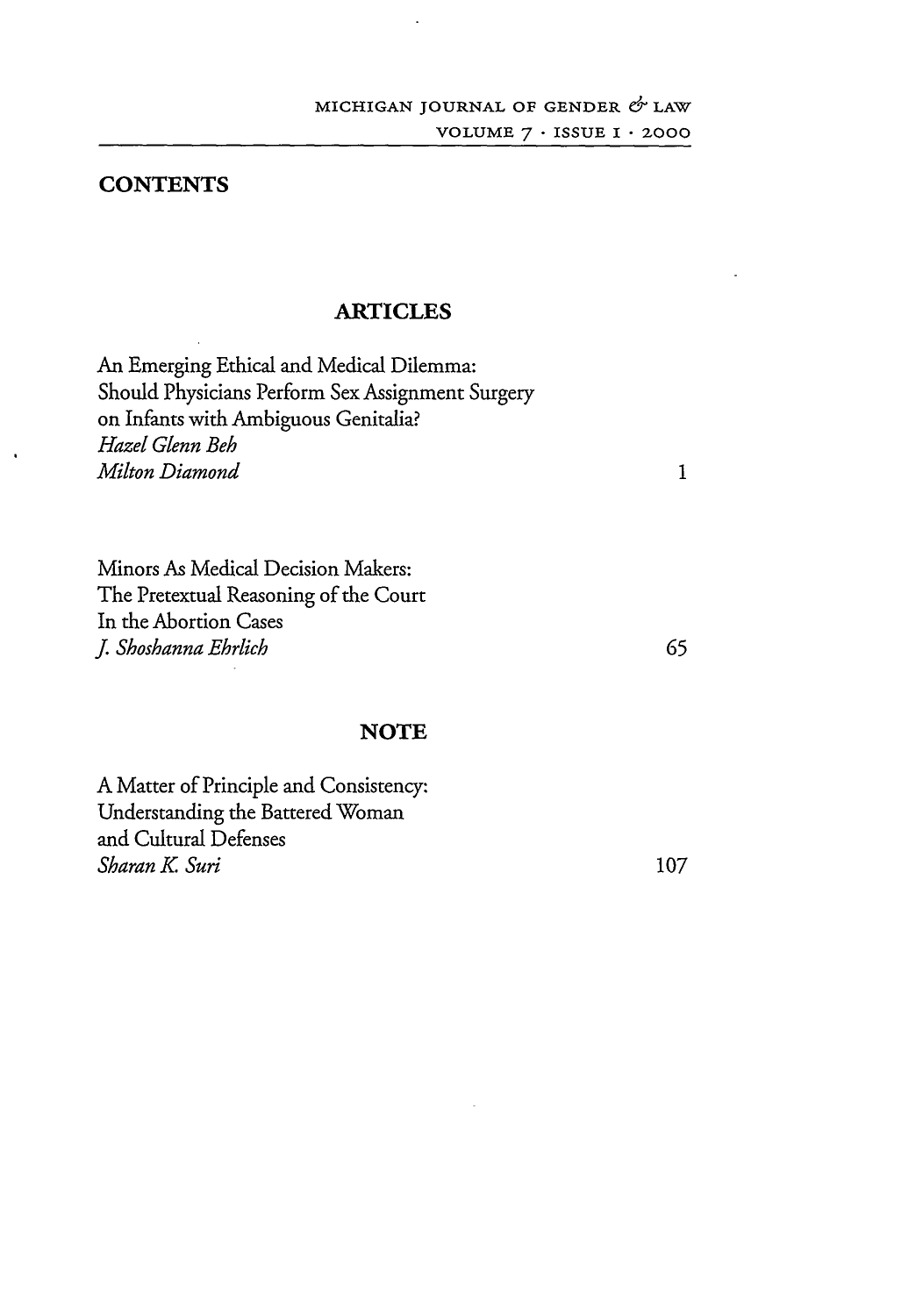#### STATEMENT OF PURPOSE

The central mission of the *Michigan Journal of Gender & Law* is to create a feminist legal publication that will help expand and develop legal discourse beyond traditional boundaries. *The Journal is* dedicated to providing a forum for exploring how gender issues and related issues of race, class, sexual orientation, and culture impact the lives of women and men. The *Journal* seeks to compare, contrast, and combine theoretical and practical perspectives on gender issues in order to provide a bridge between theory and practice. To achieve these purposes, the *Journal* will publish the views of legal scholars, social scientists, practitioners, students, and others. It is our hope that different views, however passionately held, will all receive discussion within *the Journal.* We welcome the submissions and responses of our readers.

#### PUBLICATION POLICY

The *Michigan Journal of Gender & Law* accepts a variety of written works. We are interested in both traditional and non-traditional pieces that explore gender issues in the law. Written pieces may include, but are not limited to, traditional law journal articles, book reviews, briefs or other legal documents, speeches, critiques, poetry and fiction pieces.

The goal of the *Michigan Journal of Gender & Law* is to provide a forum for diverse voices. The *Journal* wishes to promote equal recognition of all authors and encourage the publication of pieces based on diverse experiences and viewpoints. In keeping with this goal, the *Journal* is committed to publishing the works of activists, students, practitioners, and others, as well as traditional academics. Published pieces are not distinguished on the basis of the author's educational and/or occupational background.

> To submit a written work, please contact: *Michigan Journal of Gender 6- Law* Attention: Selection Coordinator University of Michigan Law School **625 S.** State Street Ann Arbor, Michigan 48109-1215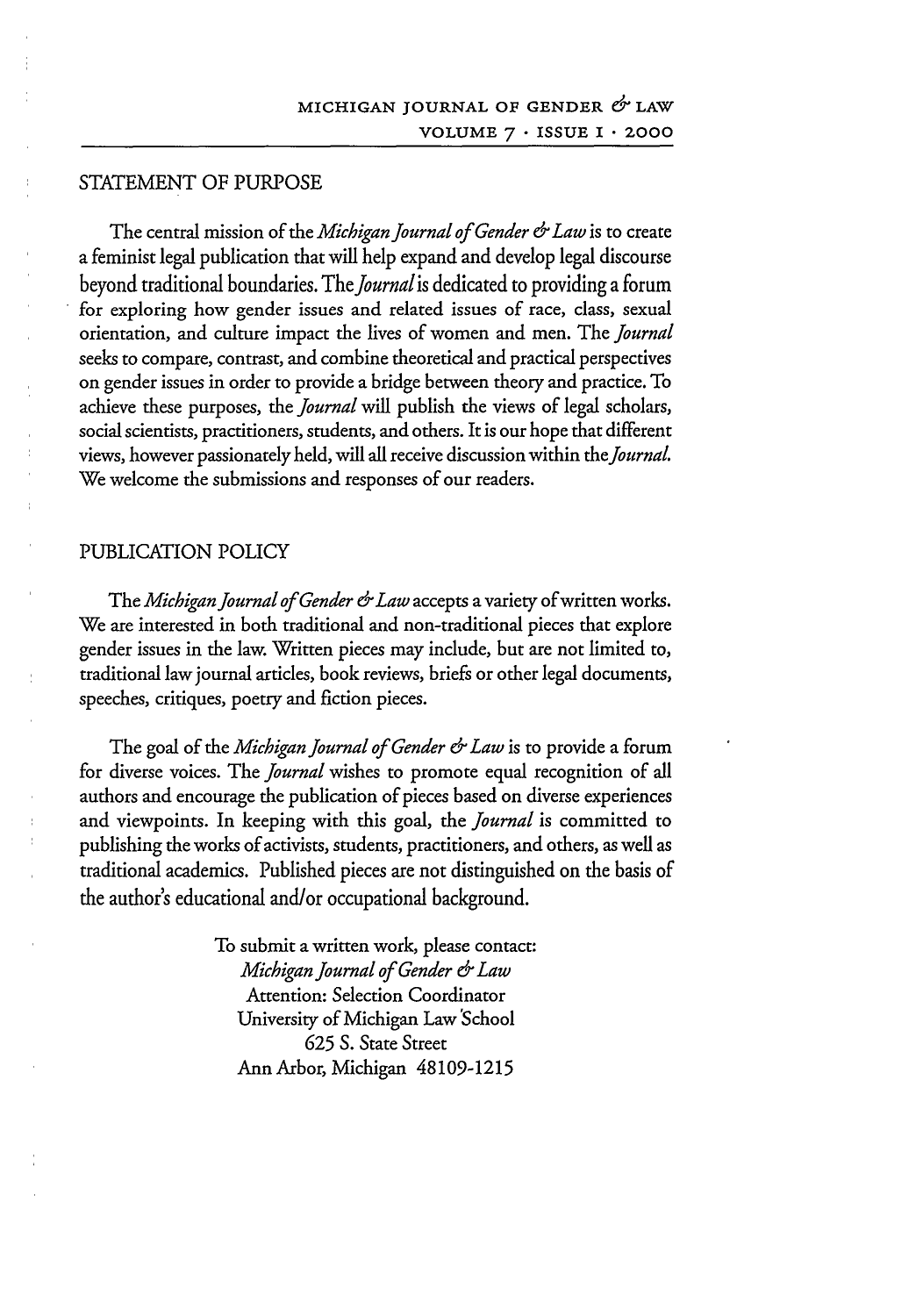#### *ADMINISTRATIVE*

*Administrative Managers* Elizabeth A. Savard Elizabeth A. Thornton

*Publication Managers* Lizabeth A. Boyer Joshua S. Smith

*Membership Administrator* Bonnie H. Walker

*Budget Administrator* Cristina W. Ritchie

#### *ARTICLES AND PRODUCTION COMMITTEE*

Lea **E.** Filippi, *Coordinator* Jennifer S. Prusak, *Coordinator* Jennifer L. Boatwright Lizabeth A. Boyer Neeru (Nina) Gupta Jeanine M. Harvey Nakisha Heard-Chaney Leslie Patrice Hinds Jessica M. Kalmewicki

Jane M. Larrington Rachel N. Lessem Sarah **J.** Loope Amy E. Nordeng Dawn I. Pinkerman Michael **J.** Riela CristinaW. Ritchie Karen A. Rose Elizabeth A. Savard

#### *SELECTION COMMITTEE*

Karen A. Rose, *Coordinator* Kelley E. Stoppels, *Coordinator* Stephanie J. Clifford Shannon N. Demeshko

Lisa Hankinson Stephanie Hausman Amit A. Kurlekar Katherine Page Jacob B. Radcliff

Elizabeth A. Thornton Samantha Tuttle Randi Ren6 Vickers

Valerie J. Schram Candice S. Shepherd Bethany M. Steffke Corin R. Swift Alessandra Testa E. Sharon Thornton

Ayelette Robinson Joshua S. Smith Bonnie H. Walker Ruth L. Walters

*PUBLICATION CENTER*

*Business Manager* Maureen A. Bishop

*EditorialAssistants* Catherine T. Leggieri Matthew S. Redding